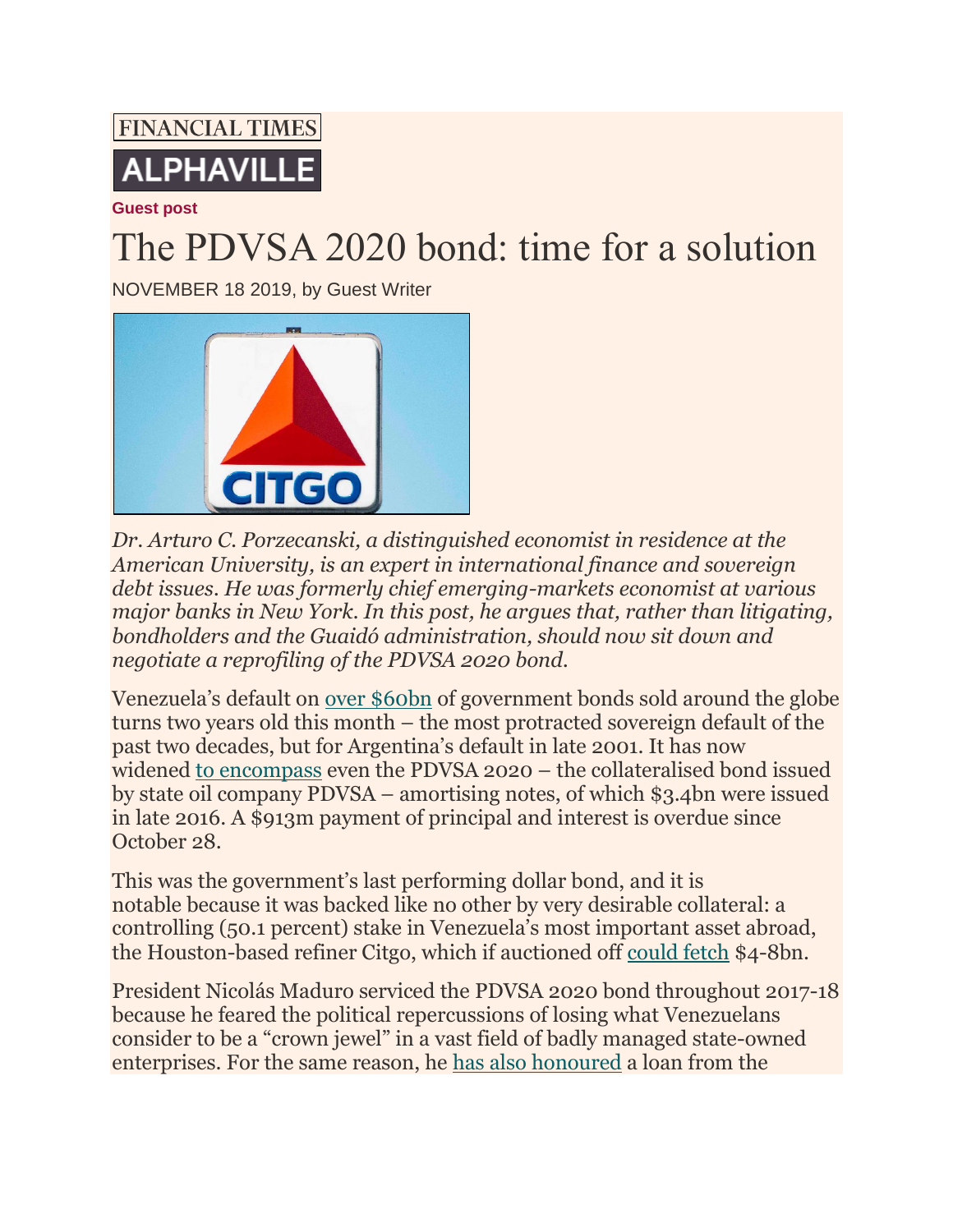Russian energy giant Rosneft, to whom Maduro pledged the remaining stake in Citgo as collateral.

Earlier this year, interim president Juan Guaidó appointed shadow administrative boards for Citgo and PDVSA. Those are recognised by the US government – and thus US courts – as legitimate bodies with authority over the companies' affairs.

Running Citgo in this manner is feasible because it operates wholly in the United States, and thus out of Maduro's reach. However, PDVSA's parallel board exercises only fictional control, because its directors are in exile while most of the company's assets are in Venezuela, operating under Maduro's thumb.

Most importantly, Guaidó's representatives have no access to Venezuela's oil export earnings. The proceeds still flow to Caracas and sustain the Maduro regime, having been successfully diverted through [Russian](https://www.bloomberg.com/news/articles/2018-10-25/venezuela-taps-russian-bank-to-work-around-crippling-sanctions) and other foreign banks, and also courtesy of [Rosneft,](https://www.reuters.com/article/us-venezuela-politics-rosneft-exclusive/exclusive-venezuela-skirts-u-s-sanctions-by-funneling-oil-sales-via-russia-idUSKCN1RU2A4) to bypass otherwise crippling US sanctions.

Guaidó's side has access to Citgo's cash and to certain Venezuelan government funds blocked in US bank accounts. They enabled Guaidó to [make a](https://www.ft.com/content/0dfb740a-ba05-11e9-8a88-aa6628ac896c)  [payment](https://www.ft.com/content/0dfb740a-ba05-11e9-8a88-aa6628ac896c) of \$71m to cover last April's coupon on the 2020 bond – because he too is loath to surrender Citgo to its creditors, lest he lose political support back home. However, coming up with \$913m to cover principal and interest due on October 28 was a very tall order.

The only reason why bondholders have not already exercised their rights to Citgo is because, four days earlier, the Trump administration [amended](https://www.treasury.gov/resource-center/sanctions/Programs/Documents/venezuela_gl5a.pdf) US Treasury sanctions on Venezuela to order a postponement of all dealings related to the PDVSA 2020 bond until January 22. Mr Guaidó's representatives in Washington [had lobbied](https://www.ft.com/content/5f5e070a-f6a4-11e9-a79c-bc9acae3b654) the US government heavily for some such protective measure.

## **Guaidó decides to play offense**

Rather than sitting down and negotiating with the bondholders, however, on October 29 Guaidó's team [filed a lawsuit](https://www.ft.com/content/13681f2a-faa0-11e9-a354-36acbbb0d9b6) in US federal court on behalf of PDVSA, and against the 2020 bond trustee and collateral agent (Union Bank and GLAS Americas, respectively). It seeks a judgment that the bond's indenture should be annulled and declared unenforceable, thereby barring any exercise rights on the Citgo collateral.

The argument put forth is that, because in 2016 President Maduro failed to submit the proposed indenture for consideration by the opposition-controlled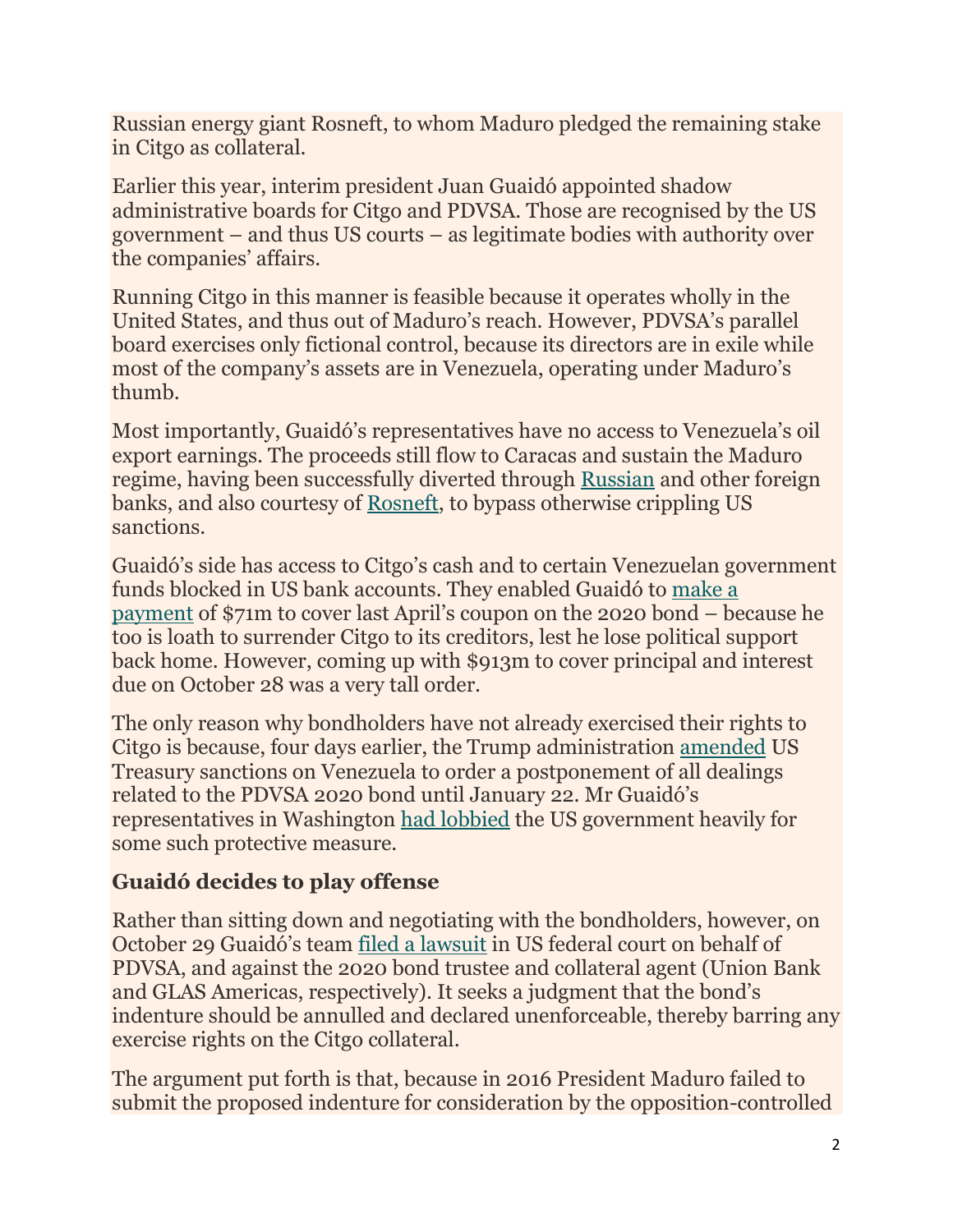legislature (the National Assembly), the indenture and its security agreement are invalid. Moreover, it is claimed that investors should have avoided the bonds because the Assembly had adopted a resolution publicly denouncing the transaction then in motion.

The Guaidó litigation recalls the old legal doctrine of "odious debt". [It](https://www.imf.org/external/pubs/ft/fandd/2002/06/kremer.htm)  [argues](https://www.imf.org/external/pubs/ft/fandd/2002/06/kremer.htm) that sovereign debt incurred without the consent of the people, and not benefiting the people, should not be transferable to a successor government, especially if creditors are aware of these facts ahead of time. However, notwithstanding the passage of almost a century since it was first articulated, this doctrine has gained zero traction within the international legal community, despite the many instances of corrupt despots whose legacies of indebtedness could have been challenged.

The lawsuit is a [Hail Mary pass.](https://en.wikipedia.org/wiki/Hail_Mary_pass) First, the PDVSA 2020 transaction did not raise any new funding for the Maduro regime to misuse; it merely [refinanced](https://www.ft.com/content/e5298570-9a96-11e6-8f9b-70e3cabccfae) large payments coming due that could not be met. Second, PDVSA [has never](https://www.caracaschronicles.com/2017/05/08/inconvenient-fact-not-debt-requires-national-assembly-approval/) requested authorisation from the National Assembly to incur debt, so what transpired was business as usual.

Third, US legal precedents [suggest](https://www.creditslips.org/creditslips/2019/10/a-mini-qa-on-venezuelas-possible-defense-to-foreclosure-on-the-pdvsa-2020.html#more) that when a government expressly represents that a bond is properly authorised, investors are entitled to rely on that representation. And to recall, the bond is subject to New York law, not Venezuelan law. Fourth, earlier this year the National Assembly [voted](https://www.bloomberg.com/news/articles/2019-05-07/venezuela-opposition-congress-approves-pdvsa-2020-bond-payment-jve2ncva)  [unanimously](https://www.bloomberg.com/news/articles/2019-05-07/venezuela-opposition-congress-approves-pdvsa-2020-bond-payment-jve2ncva) to make the aforementioned coupon payment, thereby legitimising the obligation it had denounced in 2016.

## **Time to solve the underlying problem**

The countdown to January 22 has begun, and thus time is of the essence. It is [exceedingly unlikely](https://www.law360.com/articles/1218298/venezuela-won-t-prevail-in-bid-to-nix-2020-bonds-court-told) that a court judgment – never mind a ruling in Guaidó's favour – will be rendered before then. And even if it is, a lengthy appeal process is likely to follow.

Come mid-January, the Trump administration might or might not be persuaded to extend the current freeze on transactions related to the PDVSA 2020 bond. But even if it does grant an extension, that will only postpone, rather than solve, the impasse between bondholders and PDVSA.

There is a realistic risk that the US Treasury will lift the prohibition on the said transactions. One reason is that there is [growing resistance](https://www.ft.com/content/948ad9d6-f022-11e9-ad1e-4367d8281195) on Wall Street and in conservative circles to the US government's running roughshod over investor rights and lawful contracts. Another is the September ouster of John